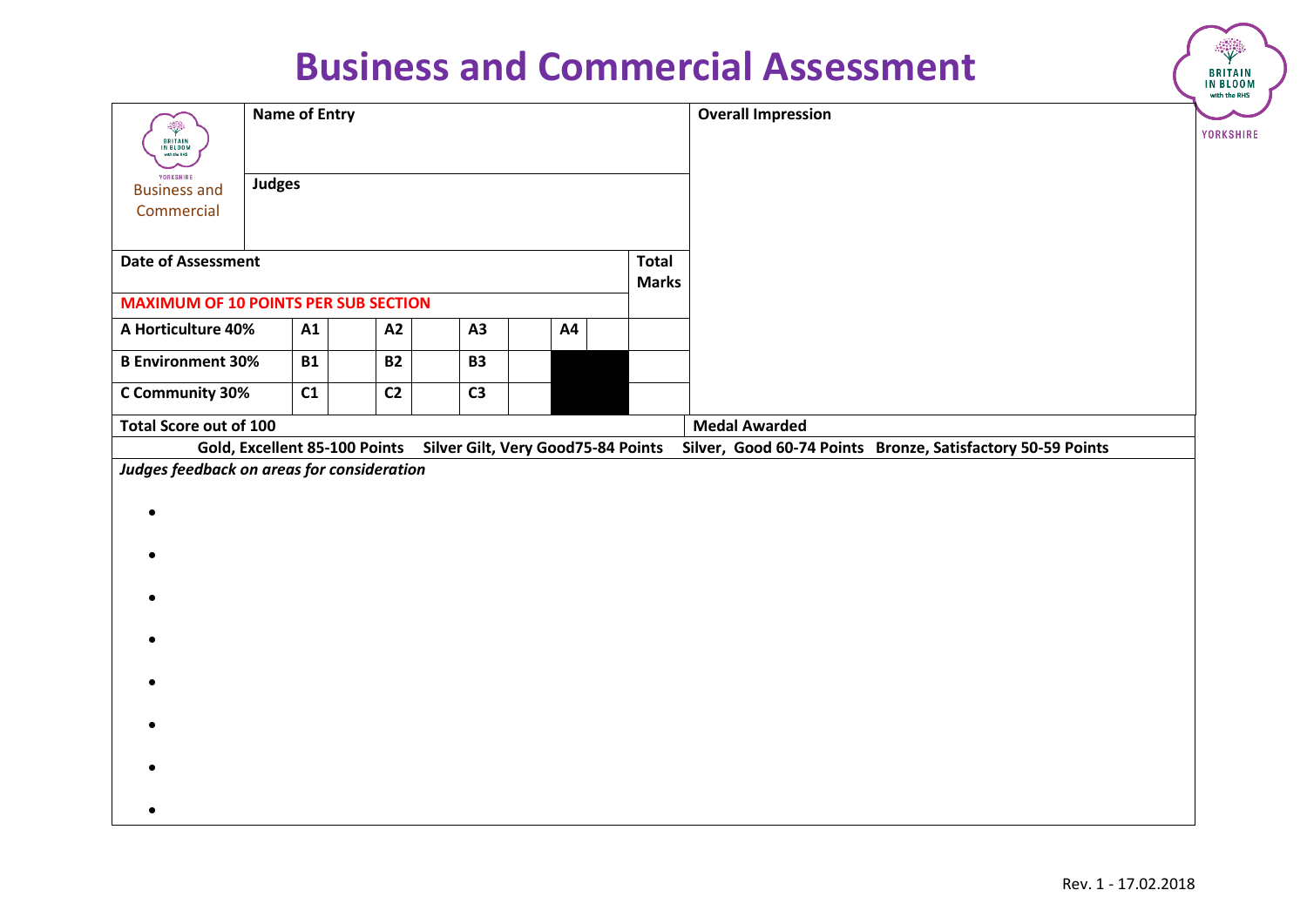

|           |                                                                                                                                                                                                                                                                                                | <b>Gold 10-9</b>                                                                                                                                           | <b>Silver Gilt 8</b>                                                                                                                                                      | Silver 7-6                                                                                                                                                     | <b>Bronze 5</b>                                                                                                                                |
|-----------|------------------------------------------------------------------------------------------------------------------------------------------------------------------------------------------------------------------------------------------------------------------------------------------------|------------------------------------------------------------------------------------------------------------------------------------------------------------|---------------------------------------------------------------------------------------------------------------------------------------------------------------------------|----------------------------------------------------------------------------------------------------------------------------------------------------------------|------------------------------------------------------------------------------------------------------------------------------------------------|
| A1        | <b>Plant Selection</b><br>Are the plants suited to their growing<br>conditions and location and is there<br>year round interest (where<br>appropriate)?                                                                                                                                        | <b>Excellent plant</b><br>selection with almost<br>no exceptions and<br>extensive year round<br>interest.                                                  | Plant selection overall is<br>very good with only a<br>few exceptions and<br>ample year round<br>interest.                                                                | Plant selection is<br>generally good. There<br>is room for<br>improvement in some<br>areas in order to<br>extend year round<br>interest.                       | Plant selection is<br>satisfactory however it<br>requires further<br>consideration in order<br>to extend the season<br>and maintain interest.  |
| A2        | <b>Plant Quality</b><br>Are the plants vibrant and grown to<br>their full potential? Are they free of all<br>pests and diseases?                                                                                                                                                               | Plant quality is<br>excellent and grown<br>to full potential with<br>no evidence of pests<br>and diseases.                                                 | Plant quality is very good<br>with few exceptions.<br>There are minimal signs<br>of pests and disease<br>present.                                                         | Generally plant quality<br>is good but not<br>consistent. Pest and<br>diseases are present in<br>a few locations. Lack<br>of vigour in some<br>areas.          | Plant health and<br>vigour could be<br>improved but are<br>generally satisfactory.<br>Pests and diseases are<br>present in certain<br>areas.   |
| A3        | <b>Maintenance of Planted areas</b><br>Are areas maintained to a high standard<br>including Baskets and troughs,<br>cultivation, weeding, feeding, pruning,<br>grass cutting and edging where<br>appropriate? Tree and shrub<br>maintenance including planting<br>initiatives, if appropriate. | <b>Excellent standards</b><br>of cultivation. Very<br>consistent<br>throughout.<br>Maintenance and<br>general care is<br>outstanding in all<br>areas.      | Standards are very good<br>with few exceptions.<br>Maintenance is managed<br>very well and the results<br>are very consistent.                                            | Standards are good<br>and fairly consistent.<br>There are a few<br>exceptions where<br>further attention is<br>required.                                       | Standards are<br>generally satisfactory.<br>However, the<br>maintenance<br>programme requires<br>further attention to<br>detail in some areas. |
| <b>A4</b> | <b>Overall Impression</b><br>Are the overall design and materials<br>used appropriate to the location and do<br>they generate an obvious WOW factor?                                                                                                                                           | <b>Excellent</b> attention<br>to detail delivering<br>the desired results in<br>a most consistent<br>and appropriate<br>manner creating the<br>WOW factor. | Most areas have high<br>impact and very good<br>attention to detail though<br>a few are not compatible.<br>There is a WOW factor.<br>The entry is generally<br>very good. | <b>Good overall effect</b><br>although not always<br>balanced. Some areas<br>make an impact others<br>need to be more<br>vibrant and embrace<br>better design. | Although satisfactory<br>more attention to<br>detail is required in<br>order to create more<br>impact and design.<br>Limited WOW factor.       |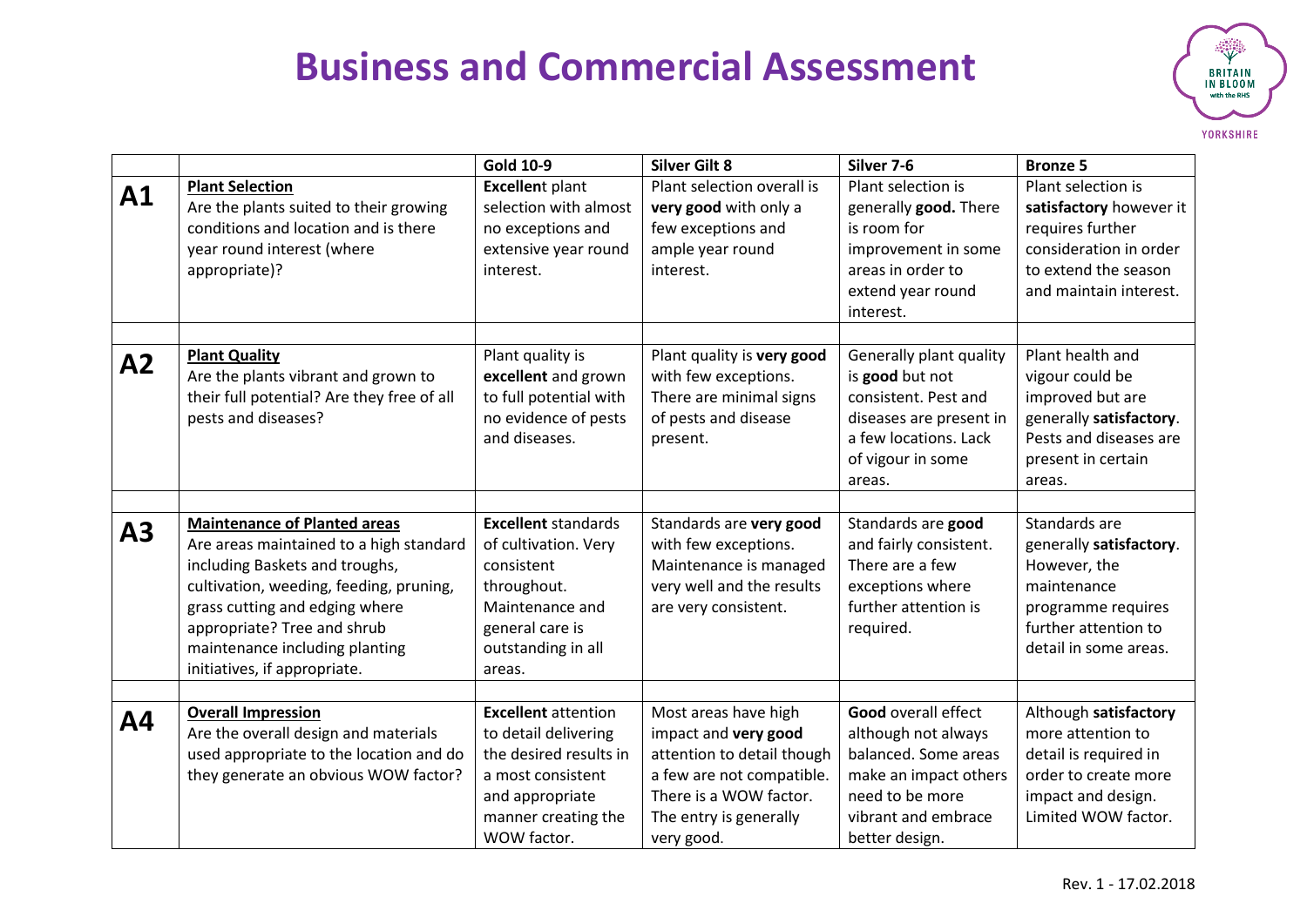

|           |                                                                                                                                                                                                                                                                                                                         | <b>Gold 10-9</b>                                                                                                                                                                                                                                                                  | <b>Silver Gilt 8</b>                                                                                                                                                                                                                                                                   | Silver 7-6                                                                                                                                                                                                                                                                                     | <b>Bronze 5</b>                                                                                                                                                                                                                                                                                           |
|-----------|-------------------------------------------------------------------------------------------------------------------------------------------------------------------------------------------------------------------------------------------------------------------------------------------------------------------------|-----------------------------------------------------------------------------------------------------------------------------------------------------------------------------------------------------------------------------------------------------------------------------------|----------------------------------------------------------------------------------------------------------------------------------------------------------------------------------------------------------------------------------------------------------------------------------------|------------------------------------------------------------------------------------------------------------------------------------------------------------------------------------------------------------------------------------------------------------------------------------------------|-----------------------------------------------------------------------------------------------------------------------------------------------------------------------------------------------------------------------------------------------------------------------------------------------------------|
| <b>B1</b> | <b>Natural Environment</b><br>Biodiversity including the protection<br>and conservation of the natural<br>environment and wildlife habitat, The<br>provision of appropriate wildflower<br>areas, aquatic areas and if applicable<br>bat and bird boxes and insect hotels.                                               | The natural<br>environment is<br>managed to an<br>excellent standard<br>supporting a wide<br>range of flora & fauna,<br>with little<br>improvement<br>required.                                                                                                                   | The natural environment<br>is managed to a very<br>good standard<br>supporting a wide range<br>of flora & fauna, very<br>little effort would lift it to<br>excellent.                                                                                                                  | The natural<br>environment is<br>managed to a good<br>standard supporting a<br>wide range of flora &<br>fauna. Requires further<br>work to improve it in<br>places.                                                                                                                            | The natural<br>environment is<br>managed to a<br>satisfactory standard<br>supporting a wide<br>range of flora & fauna,<br>Needs significant<br>improvement in<br>places.                                                                                                                                  |
| <b>B2</b> | <b>Hard Surfaces and Open Grass Areas</b><br>(Including car parking area and garden<br>areas)<br>To include cleanliness, absence of<br>litter, street weeds, graffiti, flyposting<br>and chewing gum, water conservation<br>and recycling initiatives, hard<br>landscape, open spaces & garden<br>furniture maintenance | All areas are cleaned<br>to an excellent<br>standard. Garden<br>furniture including<br>litter bins and seating<br>is in excellent<br>condition. There is<br>effective control of<br>path weeds, no graffiti<br>and flyposting.<br>Excellent evidence of<br>recycling initiatives. | All areas are cleaned to a<br>very good standard.<br>Garden furniture<br>including litter bins and<br>seating is in very good<br>condition. There is very<br>good control of path<br>weeds, very little graffiti<br>and flyposting. Very good<br>evidence of recycling<br>initiatives. | All areas are cleaned<br>to a good standard.<br>Garden furniture<br>including litter bins<br>and seating is in good<br>condition. There is<br>generally good control<br>of path weeds, but<br>evidence of some<br>graffiti and flyposting.<br>Reasonable evidence<br>of recycling initiatives. | All areas are cleaned to<br>a satisfactory<br>standard. Garden<br>furniture including<br>litter bins and seating<br>is in variable condition.<br>There is a lack control<br>of path weeds, and<br>evidence of<br>considerable graffiti<br>and flyposting. Little<br>evidence of recycling<br>initiatives. |
| <b>B3</b> | <b>Local Identity</b><br>To include sense of place, heritage, art<br>in the landscape and advertising<br>signage and interpretation.                                                                                                                                                                                    | Extensive evidence of<br>efforts to<br>highlight/enhance the<br>business identity. An<br>excellent impression<br>made about what<br>makes the business<br>unique.                                                                                                                 | Considerable evidence of<br>efforts to<br>highlight/enhance the<br>business identity. A very<br>good impression made<br>about what makes the<br>business unique.                                                                                                                       | Some evidence of<br>efforts to<br>highlight/enhance<br>business identity. A<br>good impression made<br>about what makes the<br>business unique.                                                                                                                                                | Little evidence of<br>efforts to<br>highlight/enhance the<br>business identity. A<br>satisfactory<br>impression made<br>about what makes the<br>business unique.                                                                                                                                          |